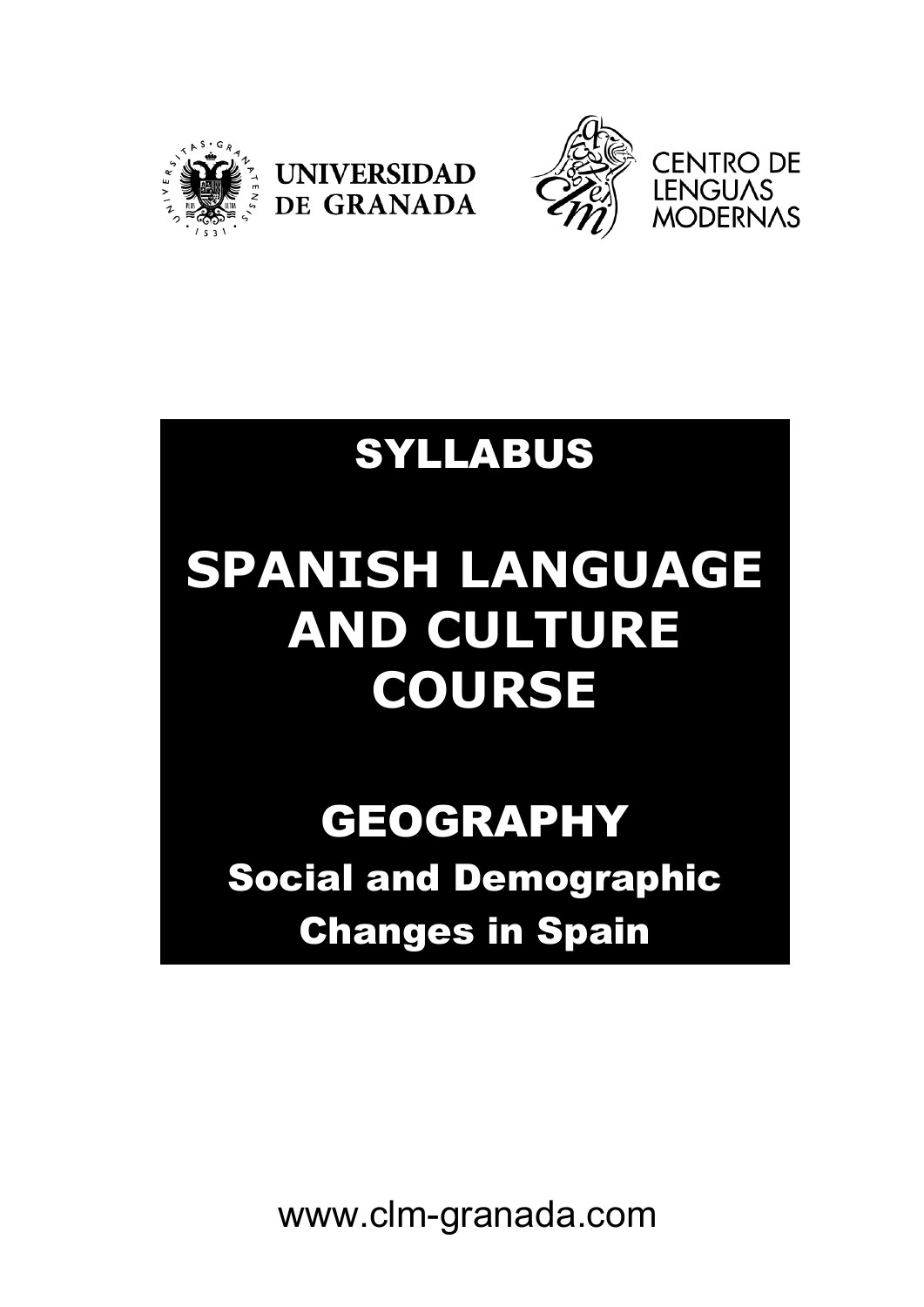#### **SOCIAL AND DEMOGRAPHIC CHANGES IN SPAIN**

#### **General Description**

This subject offers a general approach to the demographic and socio-economic changes that have taken place in Spanish society, giving special attention to the last 50 years and the current economic recession. Students will acquire holistic knowledge on the main environmental, economic and political factors that have had an impact on population structure; national and international mobility; economic production processes; consumption patterns and lifestyles; and relations within the community and international political framework. Students will also be provided with information to help them understand the keys to the recent problems in Spanish society such as: the financial crisis, the role of Spain in the community and international geopolitical context, migrations, nationalisms, etc.

#### **Content**

Introduction to the geographical characteristics of Spanish territory: environmental variables that have affected the evolution of the Spanish population.

- Demographic transition: from a traditional regime to an ageing society.

- Migratory flows: Spanish emigration and foreign immigration.

- The crisis in rural areas to the modernization and industrialization of agriculture.

- The crisis of the Spanish production industry and the development model.

- The importance of territorial and patrimonial resources in the Spanish economy: tourism, excesses and opportunities.

- An increasingly urban population: settlement system and urban evolution in Spain.

- New ways of inhabiting the land in Spain: peri-urbanization and rurbanization.

- Internal administrative structure.

- Foreign policy.

- Creation of the Spanish identity in Spain and abroad: nationalisms, regionalisms, provincialism and… the brand "Spain".

#### **Assessment**

Students will be assessed on three different aspects:

- Exam (40%). There will be a mid-course and final exam on the dates stipulated.

- Activity book (30%). This will mainly be done in class and handed in on the last day of the course.

- Active attendance (30%). Attendance will be assessed provided students participate actively in class in a series of programmed seminars, debates, and films and video commentaries.

#### **Bibliography**

-ALCAIDE INCHAUSTI, J. (dir.) (2007): "Evolución de la población española en el siglo XX por provincias y comunidades autónomas", Bilbao: Fundación BBVA.

-BOSQUE MAUREL, J. (2012): "España en el Tercer Milenio: una imagen geográfica de una sociedad moderna en cambio", Granada: Universidad de Granada.

-GARCÍA ALVARADO, J. M. y SOTELO NAVALPOTRO, J. A. (coord.) (1999): "La España de las autonomías", Madrid: Síntesis.

-GIL OLCINA, A. y GÓMEZ MENDOZA, J. (coord.) (2009): "Geografía de España", Barcelona: Ariel.

-MARTÍNEZ GARCÍA, J. S. (2013): "Estructura social y desigualdad en España", Madrid: Los Libros de la Catarata.

-TAIBO, C. (2012): "España, un gran país. Transición, milagro y quiebra", Madrid: Los Libros de la Catarata.

#### **Internet Resources:**

-http://www.ine.es/ Página del Instituto Nacional de Estadística de España.

-http://marcaespana.es/ Sobre la "Marca España".

-http://www.juntadeandalucia.es/institutodeestadisticaycartografia/ Instituto de Estadística y Cartografía de Andalucía.